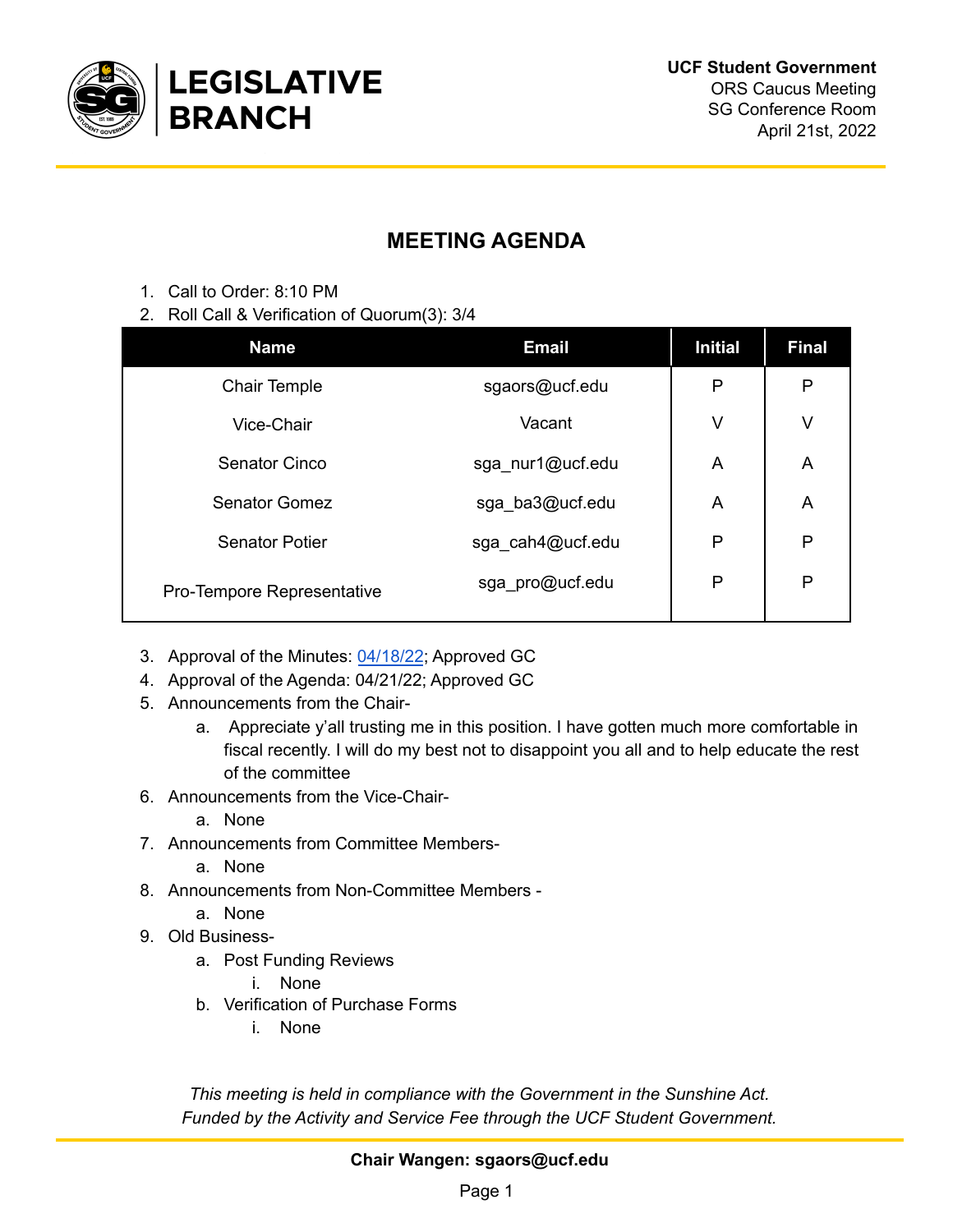

- c. Post Funding Forms
	- i. None
- d. Resolutions
	- i. None
- e. Bills
	- i. None
- 10. New Business
	- a. Post-Funding Reviews
		- i. None
	- b. Verification of Purchases Forms
		- i. None
	- c. Post Funding Forms
		- i. None
	- d. Resolutions
		- i. None
	- e. Bills
		- i. None
- 11. Miscellaneous Business
	- a. Chair Elections
		- i. Nominations
			- 1. Senator Temple
		- ii. Speeches
			- 1. Temple
				- a. Only person running, however always had this inclination to work more with fiscal and excited to take up this opportunity to ensure students are using the fiscal system properly. Wants to use this position to ensure RSO's understand what this entails and what might get them sanctioned. Will take up the work of the former ORS Chair.
		- iii. Questioning
			- 1. DLeg Wangen
				- a. Do you intend to keep the GAp Vice-Chair position and how do yolu plan to manage your time?
				- b. Temple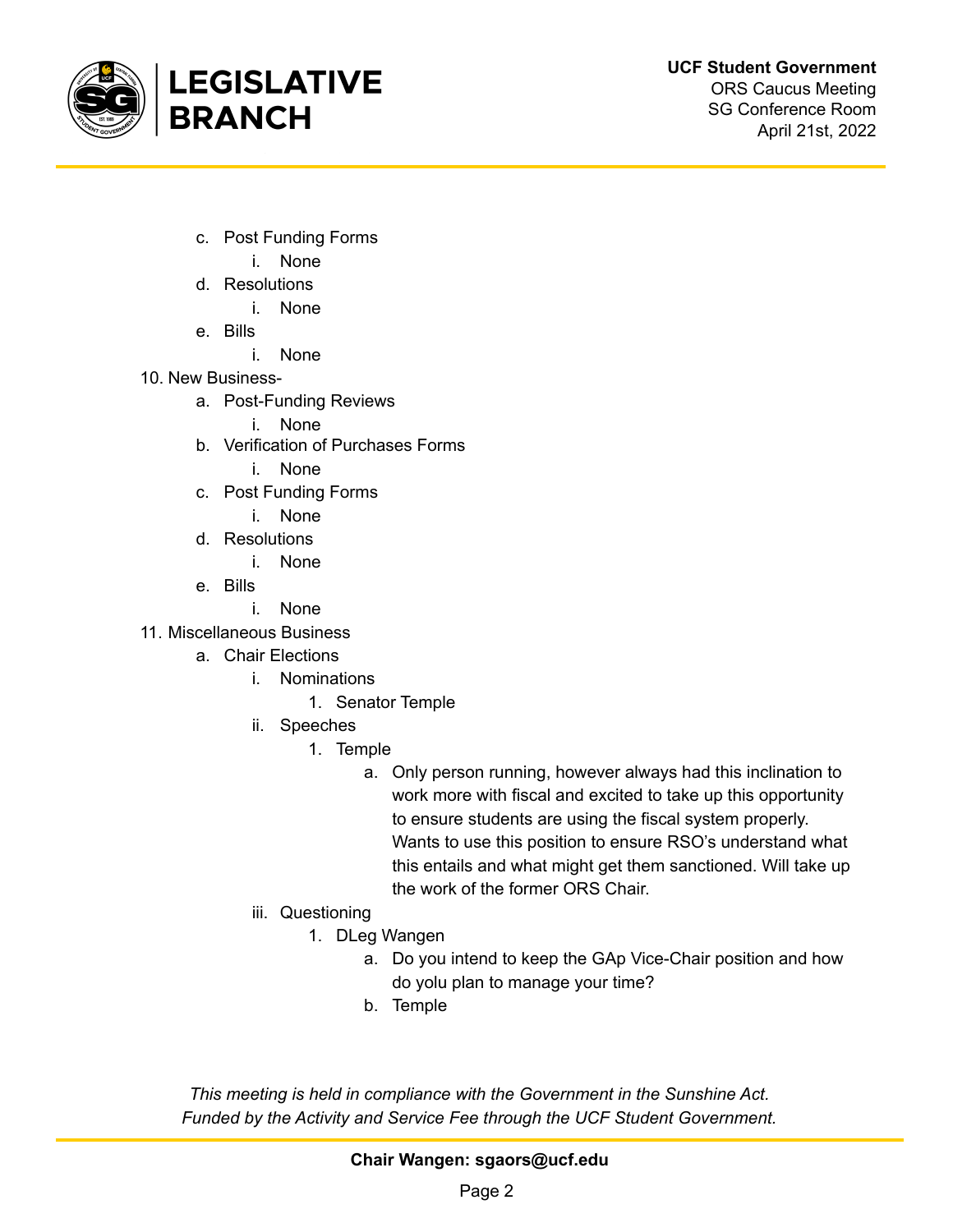

- i. Yes I plan to keep it and will ensure proper time management is taking place by working with the GAP **Chair**
- iv. Debate
	- 1. Senator Potier
		- a. Ethan Sold me
	- 2. DLeg Wangen
		- a. Ethan is great and appreciate him stepping up
- v. Voting
	- 1. 3-0-0 Senator Templr is Chair of ORS
- 12. Final Roll Call: 3/4
- 13. Adjournment: 8:16 PM